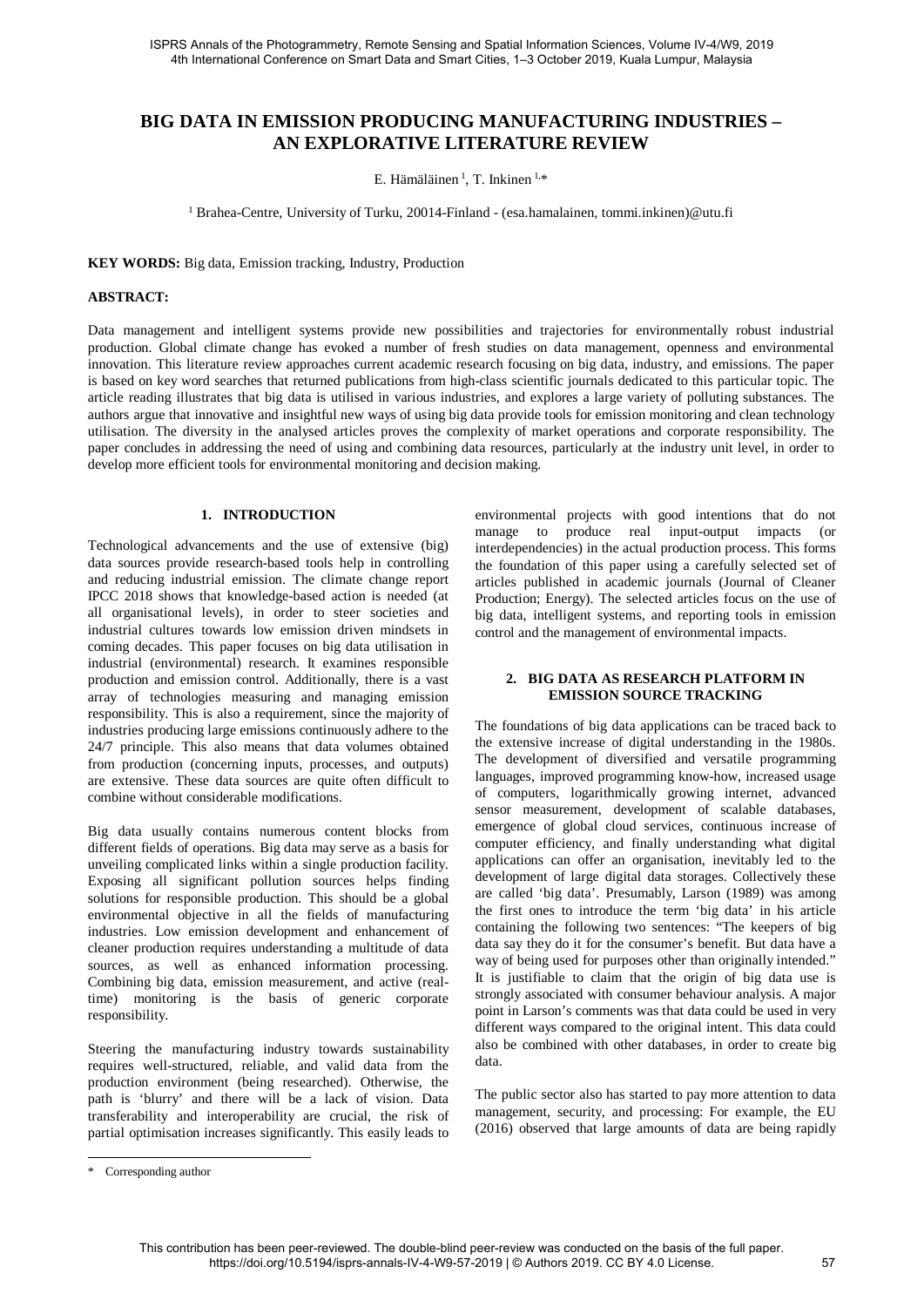produced and that the increasing understanding of big data requires recognition beyond metadata (properties), including data management and processing. This is augmented through functionality and the practice of interactive user interface design, cloud storage management, and data query properties. It finally results in decision support tools (systems). In this regard, Wang et al. (2016) point out that decisions require methodology, technology (hardware), and tools (software) to identify the best solution based on the assumption that the decision maker is rational or bounded rational. In this process, big data can offer a platform for exhaustive information management, but it requires refinement and adequate relation identification. This refined data functions as a base for reliable decision making in quickly changing operational environments.

There are numerous challenges connected to big data. One way of identifying them is to use V-challenges referring to 'Volume' (too large), 'Variety' (too extensive), 'Velocity' (too fast), 'Veracity' (too uncertain), and 'Value' (too difficult to evaluate) (see e.g. Gil and Song, 2016; Zhong et al., 2016). The validity of manufacturing process redesign, based on big data, is often difficult to measure. Especially in the case of long production and supply chains, adjustments may result in emission enhancements in some part (of the chain), but it is very difficult to evaluate the overall impact of this sub-process. This is a question of whether or not industrial production is viewed from the micro (bottom-up) or macro (top-down) perspective.

Big data opens new alternatives for increasing knowledge management of industrial production chains. According to Wong et al. (2016), utilisation of big data most likely increases the accuracy of decision making. Ala-Harja and Helo, 2015 note that there is no (real) conflict between sustainability and economic growth – the traditional trade-off in industrial production. Especially in complicated and polluting manufacturing processes, access to detailed process information offers a way to mitigate harmful emissions by selecting a new composition of raw materials, chemicals, and other substances. Hämäläinen and Inkinen (2017) note that, in a large industrial unit (such as a paper mill), big data offers an opportunity to combine production, economic, and emission data helping production and steering it into a more responsible direction.

## **2.1 Querying research papers**

Big data applications are outcomes and manifestations of continuous digitalisation. This has allowed technological interdependencies involving embedded networks between different (technology) architectures, creating so called Internet of Things (IoT) applications and solutions for machine-tomachine interaction. These also have tremendous potential in emission measurement, monitoring, and indicator development. Correspondingly, after running initial queries in the 'Science Direct' database using separate key words (OR operator) 'big data', 'emissions' and 'industry', the results yielded thousands of published articles in numerous journals. After careful consideration, the authors decided to use only two key journals in this field: 'Journal of Cleaner Production' and 'Energy'. They both particularly focus on the topics of emissions and industry. A selection criterion was that the amount of papers published in these journals was feasible and that their reputation within the field of science was high. This

is assumed in the Impact Factors (Clarivate analytics): 'Energy' Cite Score was 5.60 and Impact Factor 4.968 (2018) and the Journal of Cleaner Production's Cite Score was 5.79 and Impact Factor 5.651 (2018).

Publication types were limited to include only 'research' and 'review' articles in order to maintain a homogenous scientific standard. The above selection ruled out extensive research. However, it increases focus and narrows down the point-ofview of the articles analysed. After reviewing a total of 1324 papers from the years 2016–2019, the authors used an AND operator with the key words producing an adequate number (29) of papers for the content analysis (Table 1).

| <b>Search words</b>                     | Year                                              | <b>Article types</b>                             |
|-----------------------------------------|---------------------------------------------------|--------------------------------------------------|
| 'Big data'<br>'Emissions'<br>'Industry' | 2019(50)<br>2018 (529)<br>2017 (434)<br>2016(311) | Review articles (73)<br>Research articles (1251) |

Table 1. Search words, years, article types and publication titles.

The small segment of 29 papers is considered representative particularly in terms of big data related manufacturing production studies. The selection process of the final papers (representing only approximately 2.2% of all search word results) is fundamentally based on our qualitative consideration of the most suitable articles. The selected amount is also manageable to be treated qualitatively content wise as has been done here. Nonetheless, it is has to be stated that significant aspects may have been left out. In this regard, the papers studies are regarded as an insight into these complex phenomena. As an example, the utilisation of big data requires specialised algorithms enabling the reception of continuously valid and reliable data from the data storage. Furthermore, it is difficult to obtain access to real-life industrial big data storages that cover all the necessary information, such as emissions, manufacturing information, and raw materials (also see Hämäläinen and Inkinen, 2017), as they provide information of corporate core operations.

Table 1 indicates that the overall amount of publications is increasing annually. However, the number of papers explicitly concerning big data applications was rather low in comparison to emission-focused papers. Big data repositories and storages are considered as the fundamental resources and platforms also enabling new possibilities for complicated environmental research endeavours. This notion calls forth, especially in environmental research, large data (quantity) analyses that are suitable for discovering deep knowledge threads, weak signals, and interrelations existing in industrial processes.

Table 2 shows the studied articles sorted according to their publishing year including titles, key words, and abstracts. The search criteria returned articles covering an extensive selection of industry sectors including tourism, mining, farming, and manufacturing. The papers included 119 different key words, a majority of which concerning cleaner environment. Commonly the root key word 'big data' has extension forms or continuations such as 'big data mining' or 'big data analytics'. In terms of terminology, 'big data' was also found in all 29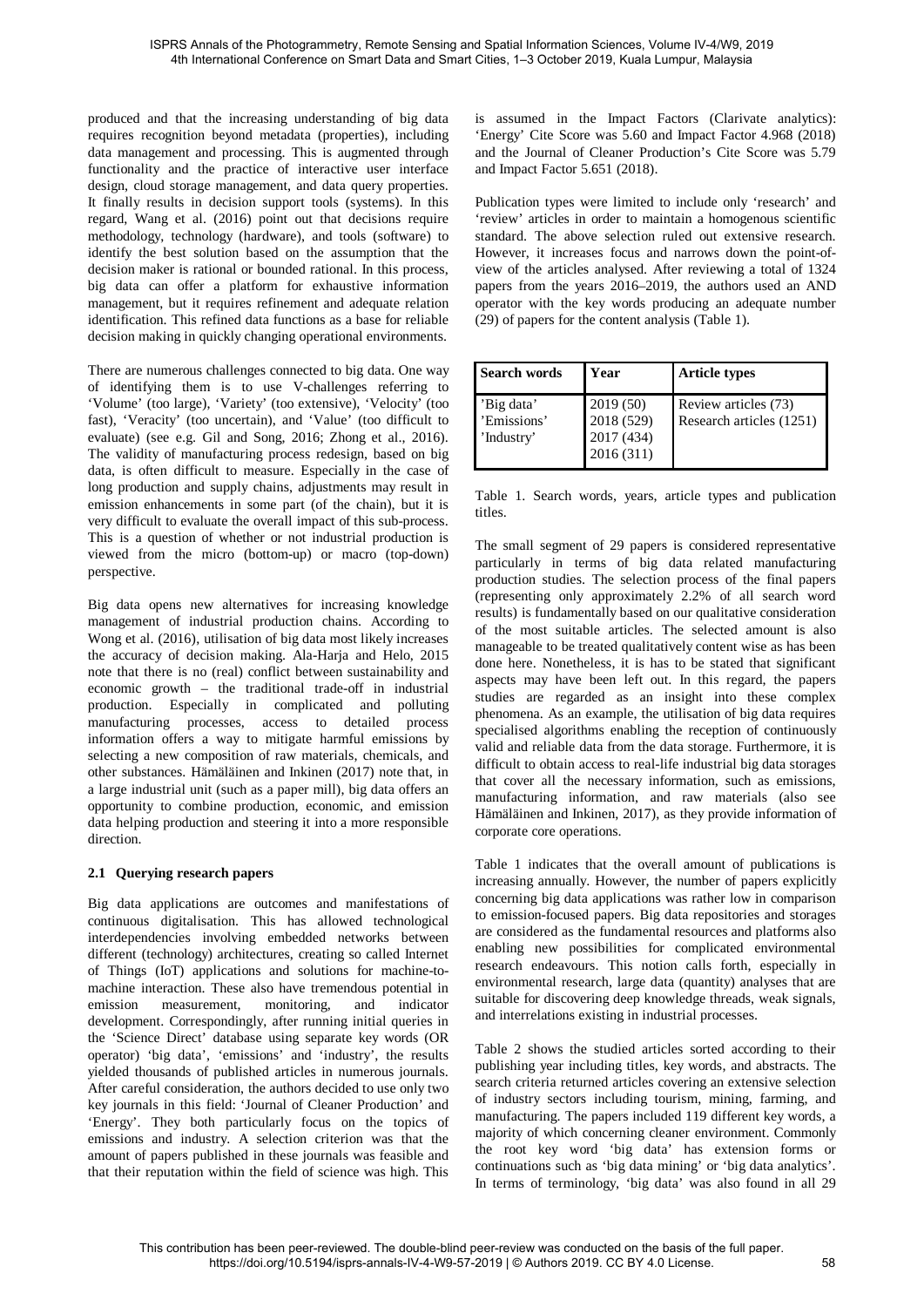abstracts (but not as a separate key word). In total, 'big data' and its derivatives were present 25 times in key word listings. Similarly, 'sustainability' and its derivates (such as 'sustainable operations' and 'sustainable production') were present in 12 key word listings. The papers also applied varying terminologies describing 'sustainability', which made straightforward queries difficult. The alternatives included terms such as 'environmental protection', 'environmental management' and 'healthy environment'. However, their (interpreted) semiotic contents are similar, making it justified to consider them as synonyms.

Interestingly, the word 'responsibility' is absent from the key word listings. Overall, it is argued here that in industrial management 'responsibility' is a clearly more suitable term (in comparison to 'sustainability'). They are directing and supporting lower and zero-level emission objectives in production firms. Another significant finding is that the word 'solution' was not present in the articles. This is also an indication of the fact that not all 29 papers are oriented toward problem solving to begin with. The articles did, however, yield more than pure descriptions of the existing production conditions. This could be interpreted as potential for improving data management impact on emission control in different types of manufacturing environments.

Various methodologies were used in the big data treatment and analyses. The most common ones included, for example, Delphi, Data envelopment analysis (DEA), Decoupling analysis, Dual model, Logarithmic mean Divisia index (LMDI), and the slacks-based measure (SBM) model. These various analysis methods showed that there are several ways to process big data in the environmental context. These processing methods are applicable in data-based decision making. In addition to methodologies, the geographical location of the published papers is also relevant and interesting: more than 70% of the included research papers focus on pollution challenges in China. These papers also applied big data sets in their analyses evidencing the significance of cleaner production in the major cities of China where air pollution is an acute risk.

### **3. RESULTS: DISCUSSION AND INTERPRETATION**

The included papers are relatively new, which is why they have not been cited very often. The most cited paper (as of December 27 2018) was composed by Zhang et al. (2017). This paper links big data analytics with cleaner manufacturing and maintenance processes. Cleaner Production (CP) is considered one of the most important means for manufacturing enterprises to achieve sustainable production and improve their sustainable competitive advantage. Zhang et al. (2017) observed that the implementation of the CP strategy was facing obstacles, such as the lack of complete data and valuable knowledge. With extensive use of smart sensing devices in product lifecycle management, a large amount of real-time and multi-source lifecycle big data can now be collected (also Hämäläinen & Inkinen, 2017; Hämäläinen et al. 2017).

Big data exposes the complexity of interlinking between different data producing units needed in the pursuit of sustainable low-level emission production. The analysed big data research does not, however, directly tackle the question of how to reduce emissions significantly. A comprehensive review

of big data analytics throughout the product lifecycle is essential in the support of sustainable smart manufacturing. This requires recognising the following segments of the analytical process: framework building; challenge definition within the framework; and an analytical vision for the future.

The idea of 'smart manufacturing' is assessed by Ren et al. (2019) and incorporated with big data analytics. They highlight the significance of hidden relations that are not easily observed through straightforward description. These relations include interactions between lifecycle decisions and process parameters supporting industrial management. These relations also bring forth the decision support system approach necessary in complex management systems. According to the literature, big data analytics and smart manufacturing are individually researched in academia and industry. Increasing the cooperation with industry and academia could support even better decision making in industrial lifecycle-based studies (Ren et al. 2019). Similarly, Kumar et al. (2018) designed a sustainable robust layout using the big data approach, which they call a key towards 'industry 4.0'. This layout is based on large-scale (big) data, and the writers argue that it is more efficient and effective in today's competitive market, since the robust and sustainable industry layout design is capable of handling the variations. On the contrary, inferior layout designs decrease the precision and accuracy of product manufacturing.

The analysed articles also recognise societal aspects. For example, Song et al. (2017) examined how big data could support societal development and environmental sustainability. The writers argue that there should be increased collaboration between researchers from different backgrounds and contexts. On the other hand, Roman et al. (2018) researched, in Brazil, business opportunities and challenges as two sides of climate change, and how to utilise big data in management on the path to a low carbon society. Climate change represents a long-term risk to society, and affects several industrial sectors.

In his review, Seele (2018) addresses how to transfer the potential of big-data-driven 'predictive policing' to corporate sustainability management. Big data (and data mining algorithms) also have the potential to promote sustainable development. This would be based on rigorous data management leading toward the predictive identification of potentially unsustainable developments or events. A major driver in enhancing responsible and low emission production in industries is the public's opinion and the negative public image projected by non-environmentally friendly polluting production.

An interesting topic from China is presented by Zhang and Chen (2017) who examine regional sustainability characteristics, including environmental efficiency. Their results indicated that several regions in the 'Poyang Lake Eco-Economics Zone' are not performing well in terms of environmental efficiency, and that they have a potential for improving (31.9% on average). According to their environmental efficiency analysis of China's regional industry, Chen and Jia (2017) also came to the non-surprising conclusion that the environmental efficiency of the Chinese industry is generally low. Their research is based on industrial big data from 2008 to 2012.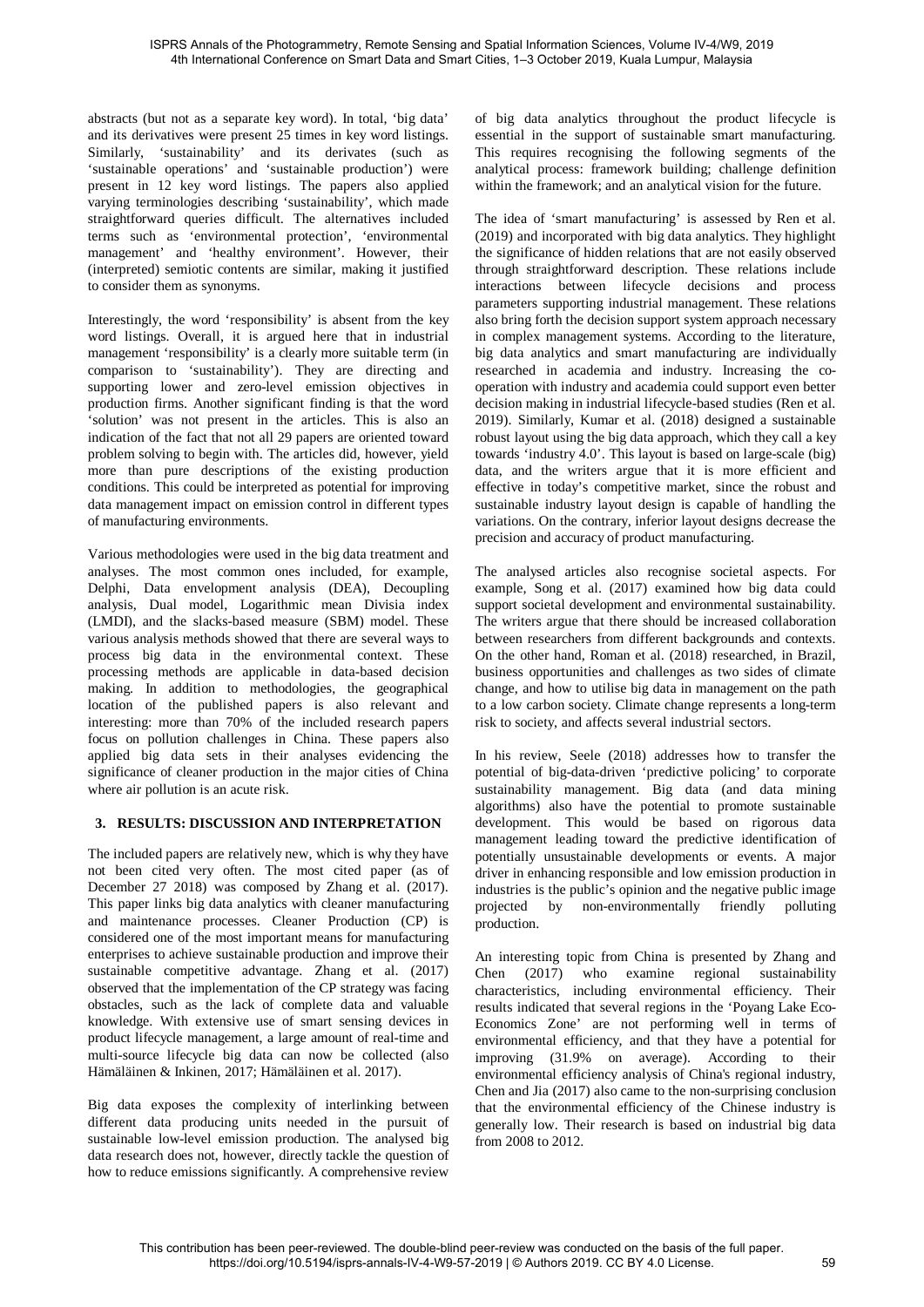| <b>Main content</b> | <b>Title, Authors, Country and</b>                        |                                                                                                                                                                  |
|---------------------|-----------------------------------------------------------|------------------------------------------------------------------------------------------------------------------------------------------------------------------|
| category/ year      | Citation index (as 18.2.2019)                             | Main objectives of the articles (retrieved from the abstracts)                                                                                                   |
| <b>Business</b>     | A big data study on emitting                              | As CO2 emissions are quantified by allowances and traded in markets, wise                                                                                        |
| 2017                | companies' performance in the                             | trading strategies will bring emitting companies higher profits or lower costs.                                                                                  |
|                     | first two phases of the European                          | Based on the big data of Community Independent Transaction Log (CITL), this                                                                                      |
|                     | <b>Union Emission Trading</b>                             | article hereby presents a micro study on the emitting companies' efforts in                                                                                      |
|                     | Scheme. Liu et al. (2017),                                | increasing profits and saving costs during the allowances trading in the first two<br>phases of the European Union Emission Trading Scheme (EU ETS).             |
| <b>Business</b>     | China, Cit. Index 8<br>Predictive Sustainability          | The article reviews first efforts to utilise big data for promoting sustainability                                                                               |
| 2017                | Control: A review assessing the                           | and for reducing harm. By analogy, the concept of "predictive policing" is                                                                                       |
|                     | potential to transfer big data                            | identified to be transferred to a concept called "Predictive Sustainability                                                                                      |
|                     | driven 'predictive policing' to                           | Control". The question of governance, data protection is discussed critically and                                                                                |
|                     | corporate sustainability                                  | future research avenues for theory advancement and empirical testing are                                                                                         |
|                     | management. Seele, P. (2018),                             | presented. Big data and algorithms have also for promoting sustainable                                                                                           |
|                     | Switzerland, Cit. Index 4                                 | development based on rigorous data management leading to the predictive                                                                                          |
|                     |                                                           | identification of likely unsustainable events.                                                                                                                   |
| <b>Business</b>     | Business opportunities and                                | It is important to understand the implications that big data will have for                                                                                       |
| 2017                | challenges as the two sides of                            | managing corporate responses to the opportunities and challenges presented by                                                                                    |
|                     | the climate change: Corporate                             | climate change. The review showed that the opportunities emerging from the                                                                                       |
|                     | responses and potential                                   | climate crisis tend to improve performance (environmental, financial and                                                                                         |
|                     | implications for big data                                 | operational) as well as generating new business, while the challenges are related                                                                                |
|                     | management towards a low<br>carbon society. Roman et al.  | to the lack, or inefficiency, of governmental and regulatory support and an<br>increase in costs.                                                                |
|                     | (2018), Brazil, Cit. Index 5                              |                                                                                                                                                                  |
| <b>Business</b>     | Examining the role of big data                            | The organisations engaged in sustainable development programs<br>are                                                                                             |
| 2018                | and predictive analytics on                               | increasingly paying serious attention towards synergetic relationships between                                                                                   |
|                     | collaborative performance in                              | focal firms and their partners to achieve the goal of sustainable consumption and                                                                                |
|                     | context to sustainable                                    | production (SCP) via big data and predictive analytics (BDPA). The study                                                                                         |
|                     | consumption and production                                | examines the role of BDPA in collaborative performance (CP) among the                                                                                            |
|                     | behaviour. Dubey et al. (2018),                           | partners engaged in sustainable development program to achieve the goal of                                                                                       |
|                     | France, Cit. Index 1                                      | SCP.                                                                                                                                                             |
| Decision support    | A big data analytics architecture                         | Implementation of the Cleaner production (CP) strategy was facing barriers,                                                                                      |
| 2017                | for cleaner manufacturing and<br>maintenance processes of | such as the lack of complete data and valuable knowledge. With the wide use of<br>smart sensing devices in product lifecycle management, a large amount of real- |
|                     | complex products, Zhang et al.                            | time and multi-source lifecycle big data can now be collected.                                                                                                   |
|                     | (2017), China, cit. ind. 60                               |                                                                                                                                                                  |
| Decision support    | Allocation of carbon dioxide                              | A new data envelopment analysis approach is proposed to evaluate the                                                                                             |
| 2017                | emission permits with the                                 | efficiency of decision making units in a big data environment and set the carbon                                                                                 |
|                     | minimum cost for Chinese                                  | dioxide emission (CDE) permits for each decision making unit with the                                                                                            |
|                     | provinces in big data                                     | minimum costs. The results show that the approach can well allocate the CDE                                                                                      |
|                     | environment. An et al. (2017),<br>China, Cit. Index 21    | permits with the minimum cost, and reveal the relationship between the<br>marginal cost of reducing CDE permits and the adjustment on them.                      |
| Decision support    | A framework for Big Data                                  | Manufacturing enterprises need a more advanced analysis approach to develop a                                                                                    |
| 2017                | driven product lifecycle                                  | solution on a strategic level from using such lifecycle Big Data. The application                                                                                |
|                     | management. Zhang et al.                                  | of Big Data in lifecycle faces challenges, such as the lack of reliable data and                                                                                 |
|                     | (2017), China, Cit. Index 21                              | valuable knowledge. The key findings were summarised as managerial                                                                                               |
|                     |                                                           | implications, which can guide manufacturers to ensure improvements in energy                                                                                     |
|                     |                                                           | saving and fault diagnosis related decisions in the whole lifecycle.                                                                                             |
| Decision support    | Management of urban land                                  | Big data is a platform for multi-source data fusion that helps to create spatially                                                                               |
| 2017                | expansion in China through                                | explicit decisions in regulating urban land expansion. In this study, we use big                                                                                 |
|                     | intensity assessment: A big data                          | data to assess the intensity of urban land use in the metropolitan areas of China.                                                                               |
|                     | perspective, Zeng et al. (2017),                          | Results show that Guangzhou has the most efficient urban land use system,                                                                                        |
|                     | China, Cit. Index 6                                       | followed by Shanghai and Shenzhen, and that Suzhou has the lowest urban land                                                                                     |
| Decision support    | <br>A comprehensive review of big                         | intensity.<br>In smart manufacturing, big data analytics can uncover hidden knowledge and                                                                        |
| 2018                | data analytics throughout                                 | other useful information like relations between lifecycle decisions and process                                                                                  |
|                     | product lifecycle to support                              | parameters helping industrial leaders to make more-informed business decisions                                                                                   |
|                     | sustainable smart                                         | in complex management environments. According to the literature, big data                                                                                        |
|                     | manufacturing: a framework,                               | analytics and smart manufacturing were individually researched in academia                                                                                       |
|                     | challenges and future research                            | and industry. After a comprehensive overview of big data in smart                                                                                                |
|                     | directions. Ren et al. (2019),                            | manufacturing, a conceptual framework was proposed from the perspective of                                                                                       |
|                     | China, Cit. Index 0                                       | product lifecycle.                                                                                                                                               |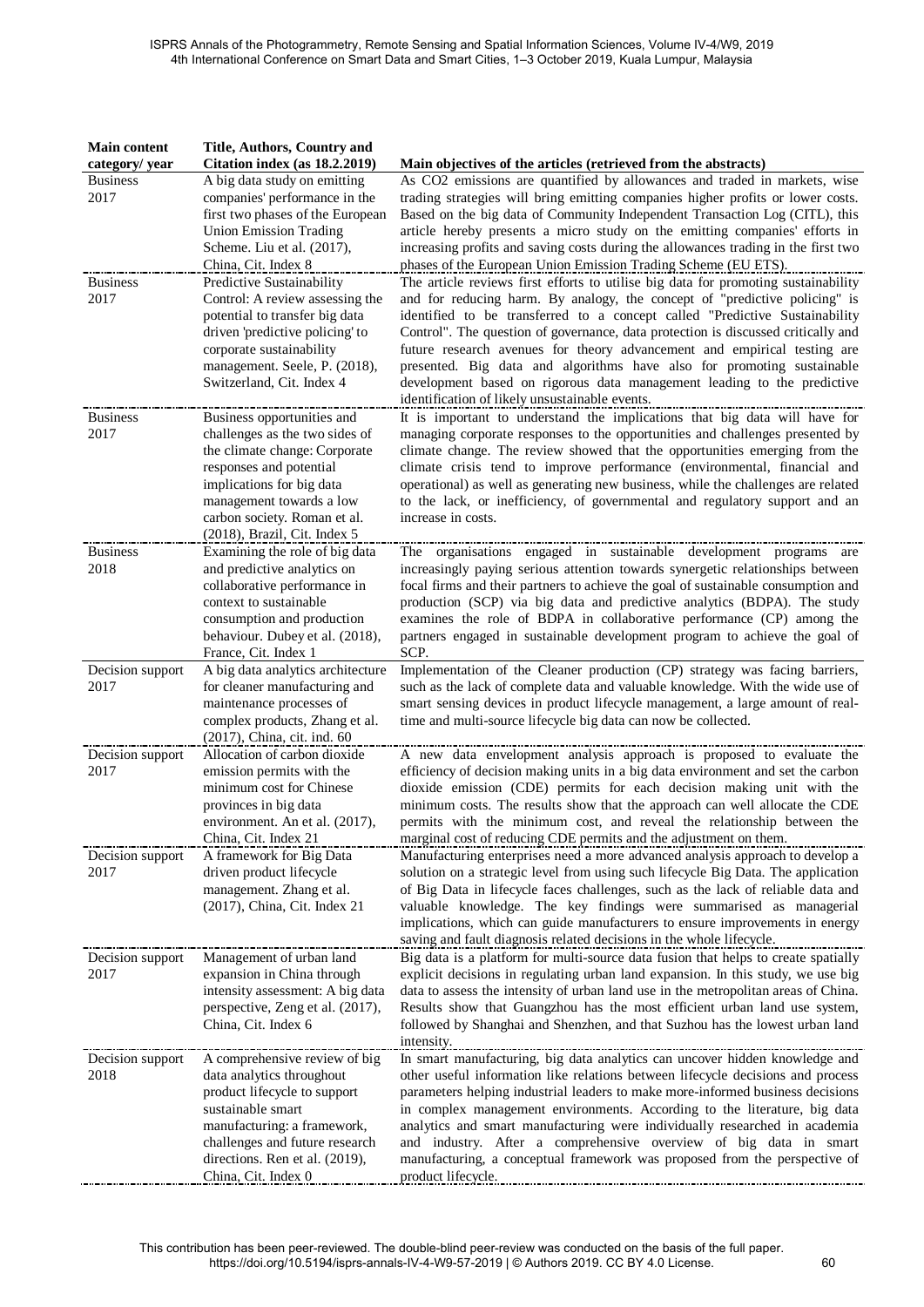| Decision support<br>2018  | An optimal renewable energy<br>management strategy with and<br>without hydropower using a<br>factor weighted multi-criteria<br>decision analysis and nation-<br>wide big data. Ifaei et al.<br>(2018), Iran, Cit. Index 0 | In the present study, an optimal renewable energy management strategy (REMS)<br>is proposed as a sustainable policy for non-fossil fuel-based centralistic energy<br>policies. Accordingly, the demand load data and weather big datasets were<br>analysed using neural networks and analysis of variance, respectively. A factor<br>analysis (FA) was performed using a big matrix consisting of 13 social,<br>economic, environmental, and technical variables in all of Iran's provinces.                                                                              |
|---------------------------|---------------------------------------------------------------------------------------------------------------------------------------------------------------------------------------------------------------------------|---------------------------------------------------------------------------------------------------------------------------------------------------------------------------------------------------------------------------------------------------------------------------------------------------------------------------------------------------------------------------------------------------------------------------------------------------------------------------------------------------------------------------------------------------------------------------|
| Energy efficiency<br>2018 | A big data driven analytical<br>framework for energy-intensive<br>manufacturing industries. Zhang<br>et al. (2017), China, Cit. Index 3                                                                                   | Energy-intensive industries account for almost 51% of energy consumption in<br>China. There is a lack of manufacturing data due to the difficult implementation<br>of sensors in harsh production environment. Two key technologies, namely<br>energy big data acquisition and energy big data mining, are utilised to<br>implement energy big data analytics. The results show that the energy<br>consumption and energy costs are reduced by 3% and 4% respectively.                                                                                                    |
| Energy efficiency<br>2018 | Big data-informed energy<br>efficiency assessment of China<br>industry sectors based on K-<br>means clustering. Liu et al.<br>(2018) China, Cit. Index 2                                                                  | This paper reviews the research progress on big data analysis and industrial<br>energy efficiency evaluation and focuses on the energy efficiency evaluation<br>methods based on energy consumption process analysis and big data mining<br>approach. Multi-dimensional association rules are used to find the correlation of<br>processes, companies and energy efficiency to guide the energy conservation in<br>regional energy monitor. The results generated from advance analytics<br>techniques applied specifically to solve regional energy efficiency problems. |
| Methodology<br>2017       | Allocation of emission permits<br>in large data sets: a robust<br>multi-criteria approach. Ji et al.<br>(2017), China, Cit. Index 19                                                                                      | This paper addressed the issue of the allocation of emission permits (AEP) in<br>large data sets, with the goal of providing government strategies to practically<br>operate the AEP in a group of organisations, and realise economic, social and<br>environmental goals at the same time. The authors propose a robust multi-<br>criteria AEP approach, together with its tractable algorithm, by extending the<br>classical theory of data envelopment analysis (DEA) for large data sets.                                                                             |
| Methodology<br>2017       | Environmental efficiency<br>analysis of China's regional<br>industry: a data envelopment<br>analysis (DEA) based approach,<br>Chen, L. and Jia, G. (2017),<br>China, Cit. In.43                                           | Data envelopment analysis (DEA) method is incorporated and the slacks-based<br>measure (SBM) model considering undesirable outputs is introduced to measure<br>the environmental efficiency of different regions. Big data theory is introduced<br>in the collection and selection of the input and output data of the regions.<br>Further, the paper evaluates the environmental efficiencies of China's industry<br>using data from 2008 to 2012. The results show that the environmental<br>efficiencies of China's industry are generally low.                        |
| Resources<br>2017         | China's regional natural resource<br>allocation and utilisation - DEA-<br>based approach in a big data<br>environment. Zhu et al. (2017),<br>China, Cit. Index 21                                                         | Emerged in 1980s, "big data" has developed very quickly in recent years,<br>bringing new perspectives and opportunities for all kinds of academic fields,<br>especially in DEA since it is a research highly based on data. Our empirical<br>study shows that most provincial regions perform well in terms of efficiency in<br>utilising natural resources, but that is based on huge consumption of natural<br>resources.                                                                                                                                               |
| Smart city<br>2018        | Smart city with Chinese<br>characteristics against the<br>background of big data: Idea,<br>action and risk. Wu et al.<br>(2017), China, Cit. Index 4                                                                      | Chinese urbanisation has generated urban problems, e.g., environmental<br>pollution, resources shortage and traffic jam. This paper aims to put forward a<br>development framework of smart city with Chinese characteristics against the<br>background of big data. Paper also investigates the risks embedded in<br>development of smart city with Chinese characteristics, e.g., information safety,<br>weak emergency responding capacity and poor independent R&D capacity of<br>core technology.                                                                    |
| Supply chain<br>2017      | Toward sustainability: using big<br>data to explore the decisive<br>attributes of supply chain risks<br>and uncertainties, Wu et al.<br>(2017), Taiwan, Cit. Index 35                                                     | Rapid market changes aimed at sustainability have led to supply chain risks and<br>uncertainties in the Taiwanese light-emitting diode industry. This study<br>aggregates the various data to undertake an extensive investigation of supply<br>chain risks. Specifically, this study proposes using the fuzzy and grey Delphi<br>methods to identify a set of reliable attributes and, based on these attributes,<br>transforming big data to a manageable scale.                                                                                                        |
| Supply chain<br>2017      | Pricing policies of green supply<br>chain considering targeted<br>advertising and product green<br>degree in the Big Data<br>environment. Liu, P. and Yi, S.<br>(2017), China, Cit. Index 10                              | In the Big Data era, targeted advertising develops to a more precise direction,<br>and to improve their marketing accuracy and success rate, many enterprises<br>begin to use it. For a green supply chain, products green degree is also an<br>important factor in influencing sale. Results indicated that the optimal retail<br>price and the wholesale price had a negative correlation with the green degree<br>and the input level of targeted advertising.                                                                                                         |
| Supply chain<br>2018      | Big data cloud computing<br>framework for low carbon<br>supplier selection in the beef<br>supply chain. Singh et a. (2018)<br>United Kingdom, Cit. Index 0                                                                | Economic development of nations across the globe, there is proportionate<br>increment in corresponding carbon footprint. They have neglecting significant<br>contributor of global emissions-agricultural industry and majority of its emission<br>are generated in beef farms. There is need to raise awareness among farmers<br>and thereby incorporate carbon footprint as a major cattle supplier selection<br>attribute by abattoir and integrate it as a standard practice in procurement.                                                                          |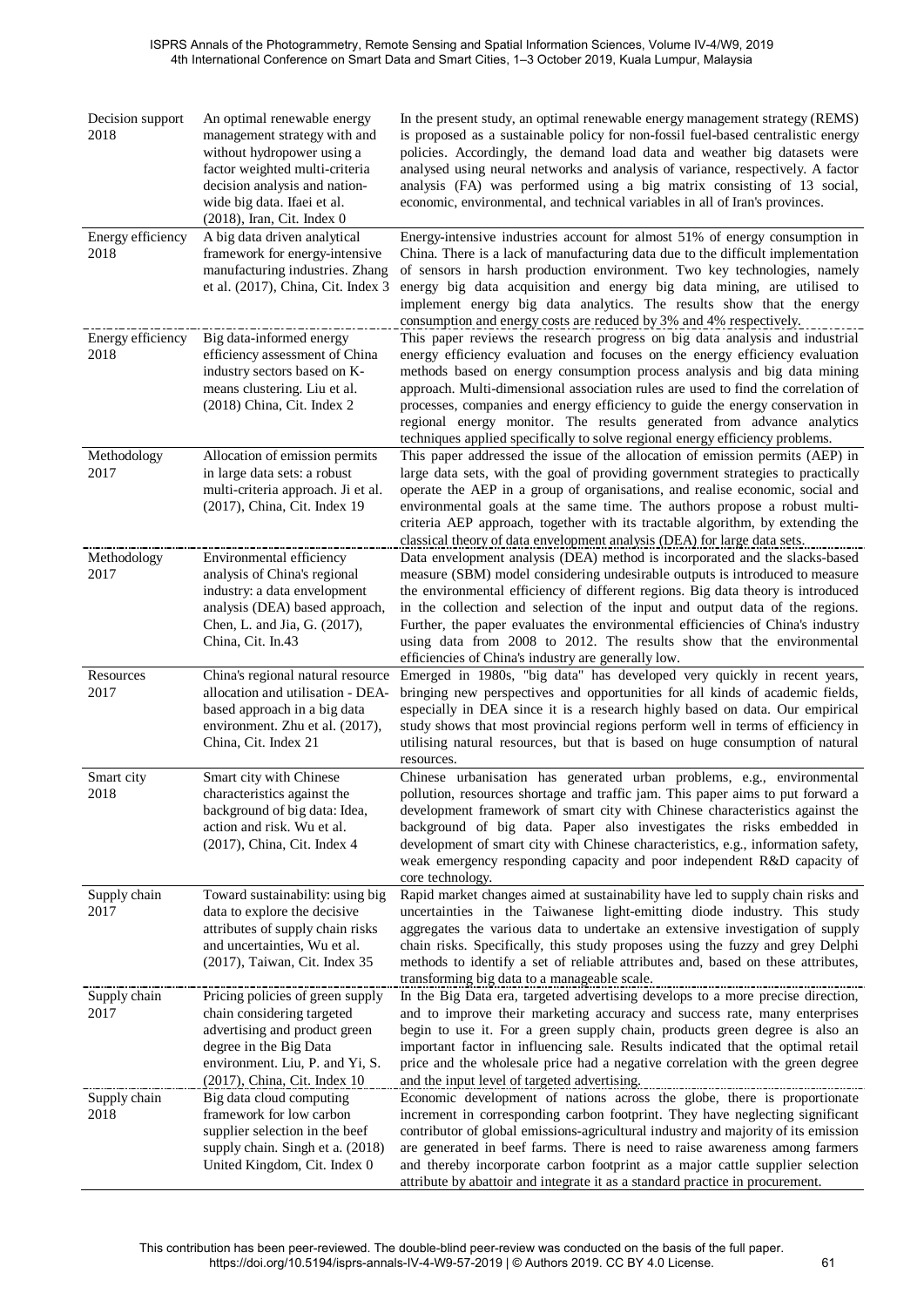| Sustainability<br>2017 | A comparative study on<br>decoupling relationship and<br>influence factors between<br>China's regional economic<br>development and industrial<br>energy-related carbon emissions,<br>Zhou et al. (2017), China, Cit.<br>Index 36 | To study the relationship between China's regional economic development and<br>industrial carbon emission, reveal the major influencing factors and mechanism<br>of carbon emission change in all regions in eight major regions of China<br>between 1996 and 2012. The overall level of carbon emission reduction<br>technology in China was low and backwards, and limited contributions have<br>been made to economic growth and industry energy carbon emission decoupling.                                                                                                    |
|------------------------|----------------------------------------------------------------------------------------------------------------------------------------------------------------------------------------------------------------------------------|------------------------------------------------------------------------------------------------------------------------------------------------------------------------------------------------------------------------------------------------------------------------------------------------------------------------------------------------------------------------------------------------------------------------------------------------------------------------------------------------------------------------------------------------------------------------------------|
| Sustainability<br>2017 | Sustainability characteristics of<br>China's Poyang Lake Eco-<br>Economics Zone in the big data<br>environment. Zhang, N. and<br>Chen, Z. (2017), China, Cit.<br>Index 16                                                        | In this study, we aim to examine its sustainability characteristics, including<br>environmental efficiency, the shadow price of pollutants, and substitutability<br>among inputs and outputs, so that to improve the environmental regulation in<br>this area. Results show that many regions in the Poyang Lake Eco-Economics<br>Zone are not performing well on environmental efficiency and have potential to<br>improve by 31.9% on average.                                                                                                                                   |
| Sustainability<br>2017 | How would big data support<br>societal development and<br>environmental sustainability?<br>Insights and practices. Song et<br>al. (2017), China, Cit. Index 26                                                                   | The authorship reflected growing collaboration between researchers from many<br>different countries or universities. Natural resources have been exploited<br>regardless of the consequences. New approaches to bridge the gaps between the<br>economic development and environmental protection were increasingly<br>dominant. Empirically, many of the papers provided case studies of regions in<br>China and other regions.                                                                                                                                                    |
| Sustainability<br>2017 | Spatiotemporal dynamic<br>analysis of forest ecosystem<br>services using "big data": A case<br>study of Anhui province,<br>central-eastern China. Li et al.<br>(2017), China, Cit. Index 6                                       | Few papers have concentrated on accounting the spatiotemporal dynamic<br>changes of forest ecosystem services in a region. To make a more accurate<br>accounting, this paper selects intense data sets that assess the physical quantity<br>and value of forest ecosystem services. The results demonstrate that the total<br>value of forest ecosystem services is beyond the previous estimation while using<br>spatiotemporal visualisation. The results address that forest ecosystem services<br>should be measured more accurately with the help of big data in the future.  |
| Sustainability<br>2017 | The effects of carbon dioxide,<br>methane and nitrous oxide<br>emission taxes: An empirical<br>study in China. Liu, L. and Wu,<br>G. (2018), China, Cit. Index 3                                                                 | China has become the largest producer of carbon dioxide (CO2) and non-CO2<br>greenhouse gas emissions in the world. Current Chinese policies are<br>emphasising the control of CO2 emissions only, and no goals have been<br>established for non-CO2 greenhouse gas emission reductions. Results indicate<br>that the tax reducing CH4 and N2O emissions will cause lower impacts.<br>Chinese government should also pay more attention to CH4 and N2O emission<br>reduction.                                                                                                      |
| Sustainability<br>2018 | The effects of public attention<br>on the environmental<br>performance of high-polluting<br>firms: Based on big data from<br>web search in China. Cheng, J.<br>and Liu, Y. (2018), China, Cit.<br>Index 1                        | Rapid economic development in China has led to a growing public awareness of<br>the importance of environmental protection. Using public web search volume<br>data, this study explored the effects of public attention on the environmental<br>performance of firms in high-polluting industries. We found that firms exposed<br>to higher levels of public attention had better environmental performance,<br>especially state-owned firms.                                                                                                                                      |
| Sustainability<br>2018 | Using big data for insights into<br>sustainable energy consumption<br>in industrial and mining sectors,<br>Herman et al. (2018), South<br>Africa, Cit. Index 0                                                                   | ThIs study investigates sustainable energy consumption in the industrial and<br>mining sectors. These sectors are experiencing exponential data growth; their<br>adoption of big data technologies is limited. Hence, big data methods were<br>applied to design a big data system that makes novel use of micro services and<br>containers for modularity and extensibility. MongoDB served as the primary<br>data store. Sustained reductions in energy consumption result in cleaner<br>production and will aid in addressing the energy challenges confronting the<br>economy. |
| Sustainability<br>2018 | Sustainable robust layout using<br>Big Data approach: A key<br>towards industry 4.0. Kumar et<br>al. (2018), India, Cit. Index 0                                                                                                 | A layout design based on large-scale (Big) data is more efficient and effective in<br>today's competitive market. A robust and sustainable industry layout design is<br>capable to handle the variations and is seen as first step towards Industry 4.0 to<br>keep precise and accurate manufacturing of products in given due time. Poor<br>layout design decreases the precision and accuracy in manufacturing of products<br>and increases the production time.                                                                                                                 |
| Transport<br>2017      | Analysis on spatial-temporal<br>features of taxis' emissions from<br>big data informed travel<br>patterns: a case of Shanghai,<br>China. Luo et al. (2017), China,<br>Cit. Index 19                                              | Air pollutions from transportation sector have become a serious urban<br>environmental problem, especially in developing countries with expending<br>urbanisation. Cleaner technologies advancement and optimal regulation on the<br>transporting behaviours and related design in infrastructures is critical to<br>address above issue. Paper analysed the taxi's energy consumption, emissions,<br>and their spatial-temporal distribution in Shanghai, applying big data.                                                                                                      |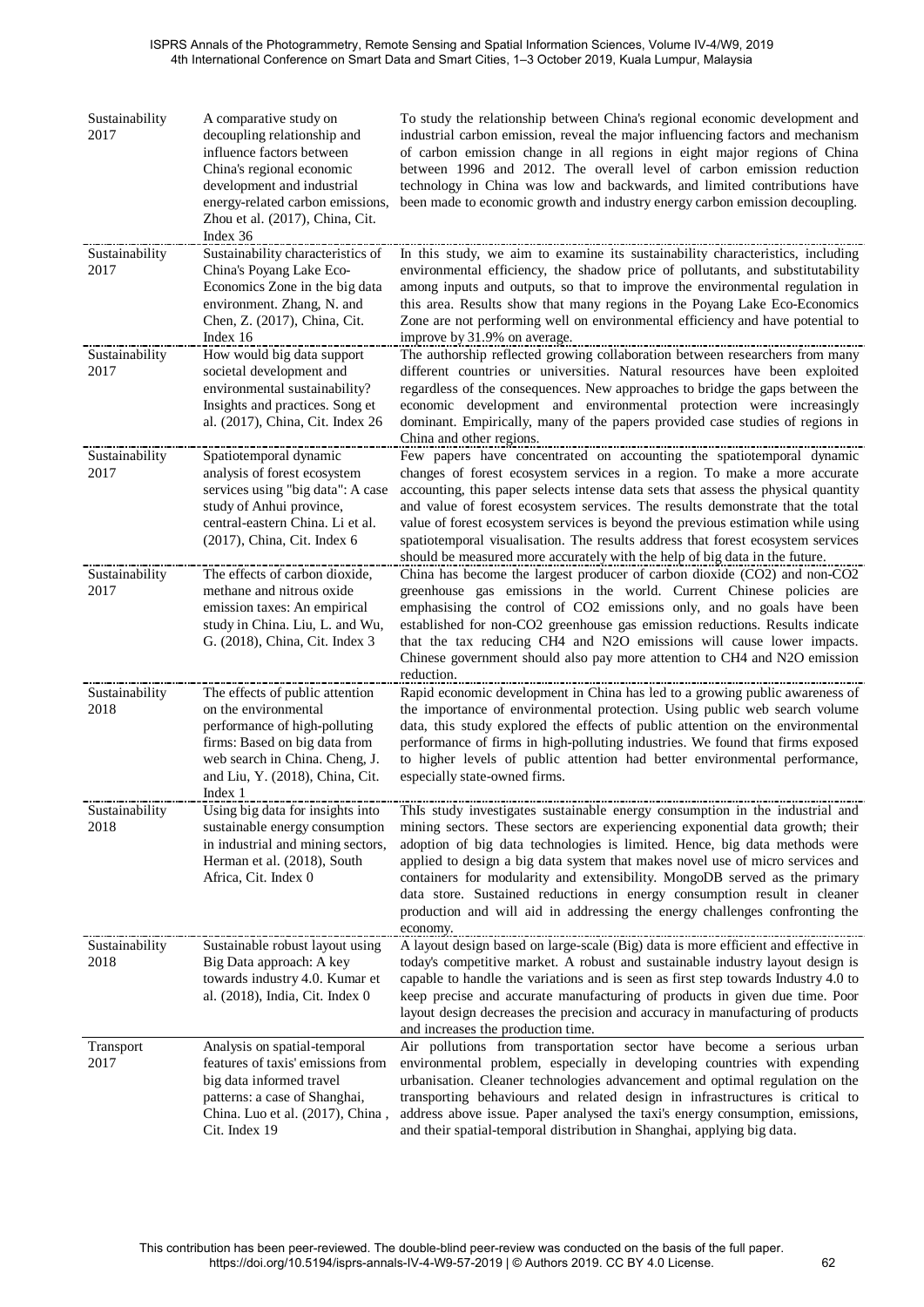| Transport |                                  | Carbon emission flow from self- Low-carbon tourism is an important means of saving energy and reducing |
|-----------|----------------------------------|--------------------------------------------------------------------------------------------------------|
| 2017      | driving tours and its spatial    | emissions. With the advent of big data mining technology, it is urgent for                             |
|           | relationship with scenic spots - | academia to discuss the measurement of self-driving tour carbon emission flows                         |
|           | A traffic-related big data       | and its spatial relationship with scenic spots based on big data on traffic. The                       |
|           | method. Huang et al. (2017),     | results address that high carbon emission flows from self-driving tours may                            |
|           | China, Cit. Index 8              | happen to both high-grade and low-grade scenic spots.                                                  |

Table 2. Main categories, article information, and main description of the selected articles.

Transportation sector air pollution has become a serious urban environmental problem, especially in developing countries that are facing expending urbanisation. Luo et al. (2017) explored taxi emissions by applying big-data-based travel patterns in Shanghai. They examined energy consumption and emission rates, and their spatiotemporal distributions in the city. The clear message is that there are large variations in daytime pollution accumulation. Respectively, Wu et al. (2017) focused on big-data-driven analysis of Chinese urbanisation that has generated well-known problems such as air pollution, resource shortages, and congestion. The paper presents a development framework for smart city development applying big data.

Big data is a substantial topic in the studies focusing on forestry, farming, and land use. For example, Singh et al. (2018) argue that researchers have neglected a significant contributor to global emissions: The agricultural industry and especially the emissions generated in meat production. Their study assessed the big data cloud computing framework in the context of responsible (low carbon producing) supplier selection in a livestock farming supply chain. According to Singh et al. (2018), there is a need to raise awareness among farmers and to start using the carbon footprint as an important selection criterion in the selection of cattle suppliers. In addition, forests are extremely important CO2 sinks both globally and locally.

Spatiotemporal (dynamic) changes of forest ecosystem services are not a widely studied topic. This provides an interesting insight into forest ecosystems and big data applications. Li et al. (2017) conducted a spatiotemporal dynamic case analysis of forest ecosystem services using big data in the Anhui province located in central-eastern China. The paper argues that forest ecosystem services should (in the future) be measured more accurately with the help of big data. Especially in populous countries (such as China), urban land expansion management requires rigid measurement and coordination. Urban land is here considered a 'limited resource' that should be managed and planned based on accurate data. Similarly, Zeng et al. (2017) applied a big data point-of-view that can be considered a platform for multi-source data fusion. This aids the creation of spatially explicit decision tools for regulating urban land expansion. The paper used big data for assessing the intensity of urban land use in the metropolitan areas of China, and its results prove that the urban land use system is highly efficient in some areas including areas with low (urban) land intensity.

## **4. CONCLUSIONS**

Global climate is expected to change more rapidly than suggested by the IPCC (2018) report. Knowledge-and sciencebased actions are needed globally on every level in order to make societies and industrial production environmentally sustainable. Big data analytics offer improved ways to study emissions, since manufacturing industries produce an extensive

amount of data that is (in most cases) automatically monitored and recorded. These data sources provide a good opportunity to uncover complicated links in production value chains. The articles analysed indicate that production chains are too often ignoring environmental responsibilities. Including emission data in decision support models would provide one solution for tackling the responsibility dilemma. Thus, big data opens new perspectives in environmental research. However, big data itself seems to be a complex topic. This complexity is a result of the various methods used to collect the data. It includes questions relating to storing intervals, the reliability of the data source, the level of automation (e.g. IoT data storing), and the logical interrelations within the data.

Proposals (or recommendations) for action to solve these negative impacts of different industries were, largely, absent from the papers that were studied. All these papers exhibited and addressed the existing situation, but did not so much indicate how to reach the desired (lower) emission rates. It is understandable that lowering the number of polluting particles and climate warming potentials is usually not voluntary in companies (e.g. the case of maritime scrubbers, see Makkonen & Inkinen 2018). It could be stated as a general conclusion that extensive international co-operation is needed in terms of legislation and environmental agreements.

It is evident that building zero-emission industrial production (and society) needs accurate and continuously updated data. The use of big data allows a data-driven way to (re)consider how to achieve sustainable production. As pointed out, the reviewed articles focus more on the existing situation than recommended solutions for environmental efficiency. However, the pollution sources discovered may help in finding solutions in different production environments. Several papers state that environmental protection actions are still rather rare in many areas, particularly in China. Thus, there are significant research challenges ahead. There is a need for a comprehensive review of big data analytics throughout product lifecycles. Its focus could be on the support tools of sustainable smart manufacturing. This requires reviewing the current analytical frameworks and classifications that are applied in emission control tools.

A concluding observation, based on the articles, is that actions reducing the rate of climate warming urgently require mandatory actions, such as the creation of strict internationally binding environmental laws (resulting in penalties). An alternative, and perhaps an easier road, would require international co-operation and increasing environmental actions significantly through sufficient funding. However, the latter seems unlikely when taking into account the political decisions made during the observation period (2016–2018) e.g. in the US. Additionally, more research and familiarisation concerning big data is necessary in the development of decision support systems. This also requires co-operation between